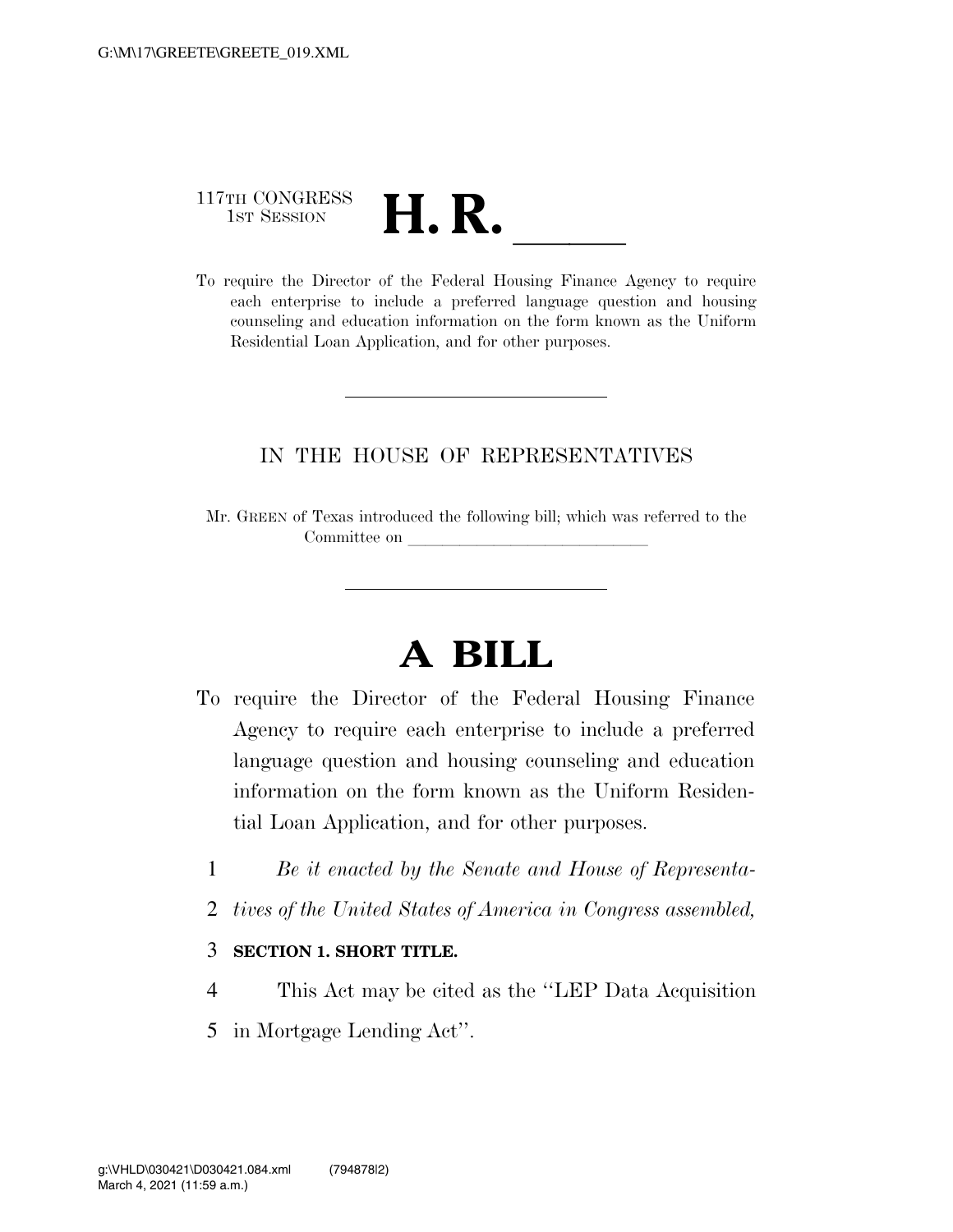#### **SEC. 2. UNIFORM RESIDENTIAL LOAN APPLICATION.**

 Subpart A of part 2 of subtitle A of title 13 of the Housing and Community Development Act of 1992 (12 U.S.C. 4541 et seq.) is amended by adding at the end the following:

#### **''SEC. 1329 UNIFORM RESIDENTIAL LOAN APPLICATION.**

 ''(a) IN GENERAL.—The Director shall, not later than the expiration of the 12-month period beginning on the date of the enactment of this section, require each en- terprise to include, on the form known as the Uniform Residential Loan Application—

12  $\frac{1}{2}$  (1) a preferred language question, in accord-ance with subsection (b); and

14 ''(2) data fields for the collection of information on housing counseling and education services deliv- ered to the borrower, in accordance with subsection (c).

18 "(b) PREFERRED LANGUAGE QUESTION.—

 ''(1) RESPONSE; INCLUSION.—Response to the preferred language question shall be optional for the borrower and the question shall be included in the form in which it was presented for inclusion on the Uniform Residential Loan Application by the Fed- eral Housing Finance Agency on October 20, 2017, as set forth in paragraph (2).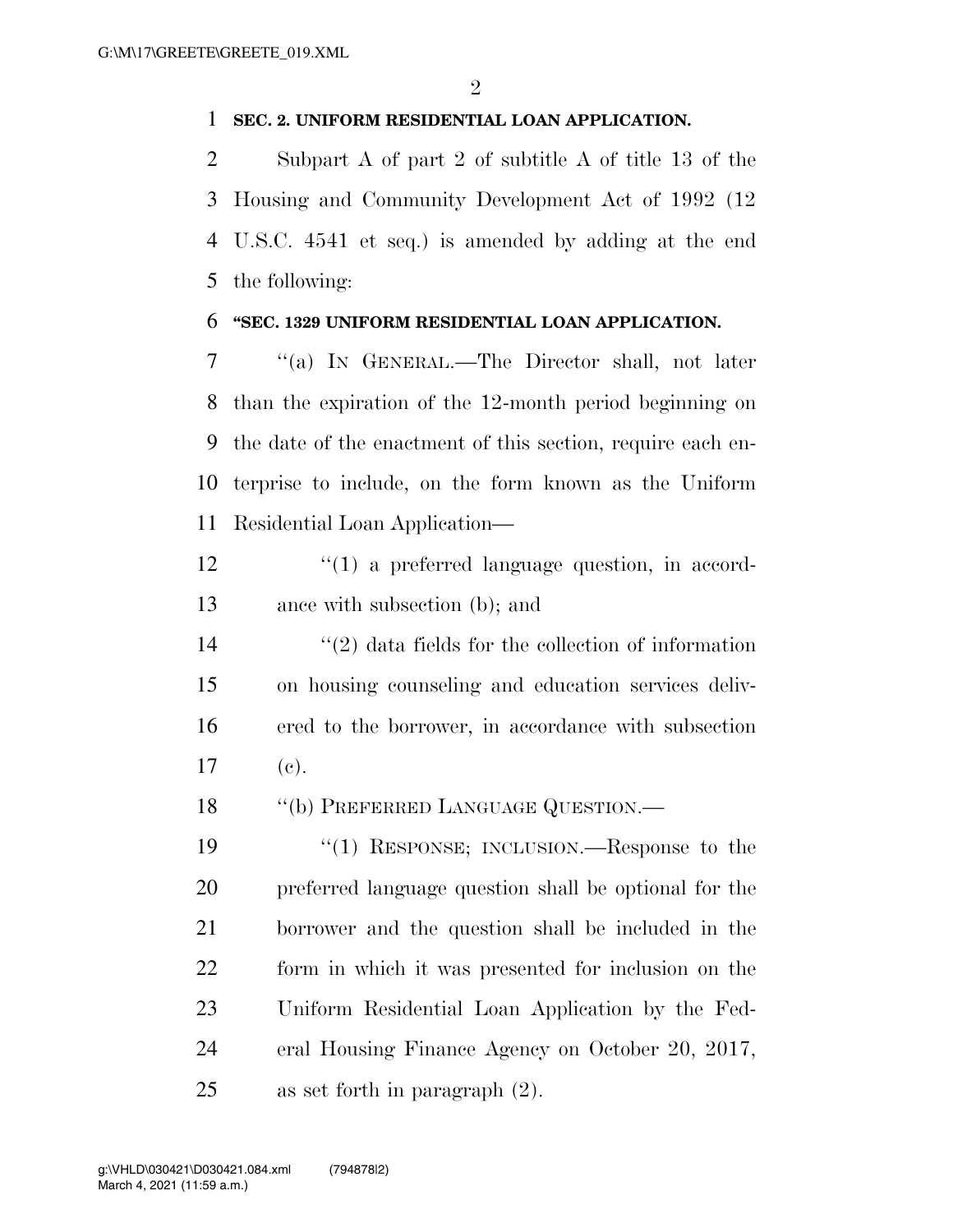| $\mathbf{1}$   | "(2) FORM.—The preferred language question           |
|----------------|------------------------------------------------------|
| $\overline{2}$ | on the Uniform Residential Loan Application shall    |
| 3              | read as follows:                                     |
| $\overline{4}$ | "Language Preference—Your loan transaction           |
| 5              | is likely to be conducted in English. This question  |
| 6              | requests information to see if communications are    |
| 7              | available to assist you in your preferred language.  |
| 8              | Please be aware that communications may NOT be       |
| 9              | available in your preferred language.                |
| 10             | "Optional—Mark the language you would pre-           |
| 11             | fer, if available: English ____Chinese _____ Korean  |
| 12             | Spanish Tagalog Vietnamese                           |
| 13             | Other I do not wish to respond                       |
| 14             | "Your answer will NOT negatively affect your         |
| 15             | mortgage application. Your answer does not mean      |
| 16             | the Lender or Other Loan Participants agree to       |
| 17             | communicate or provide documents in your preferred   |
| 18             | language. However, it may let them assist you or di- |
| 19             | rect you to persons who can assist you. Language     |
| 20             | assistance and resources may be available through    |
| 21             | housing counseling agencies approved by the U.S.     |

Department of Housing and Urban Development.

 ''To find a housing counseling agency, contact one of the following Federal Government agencies: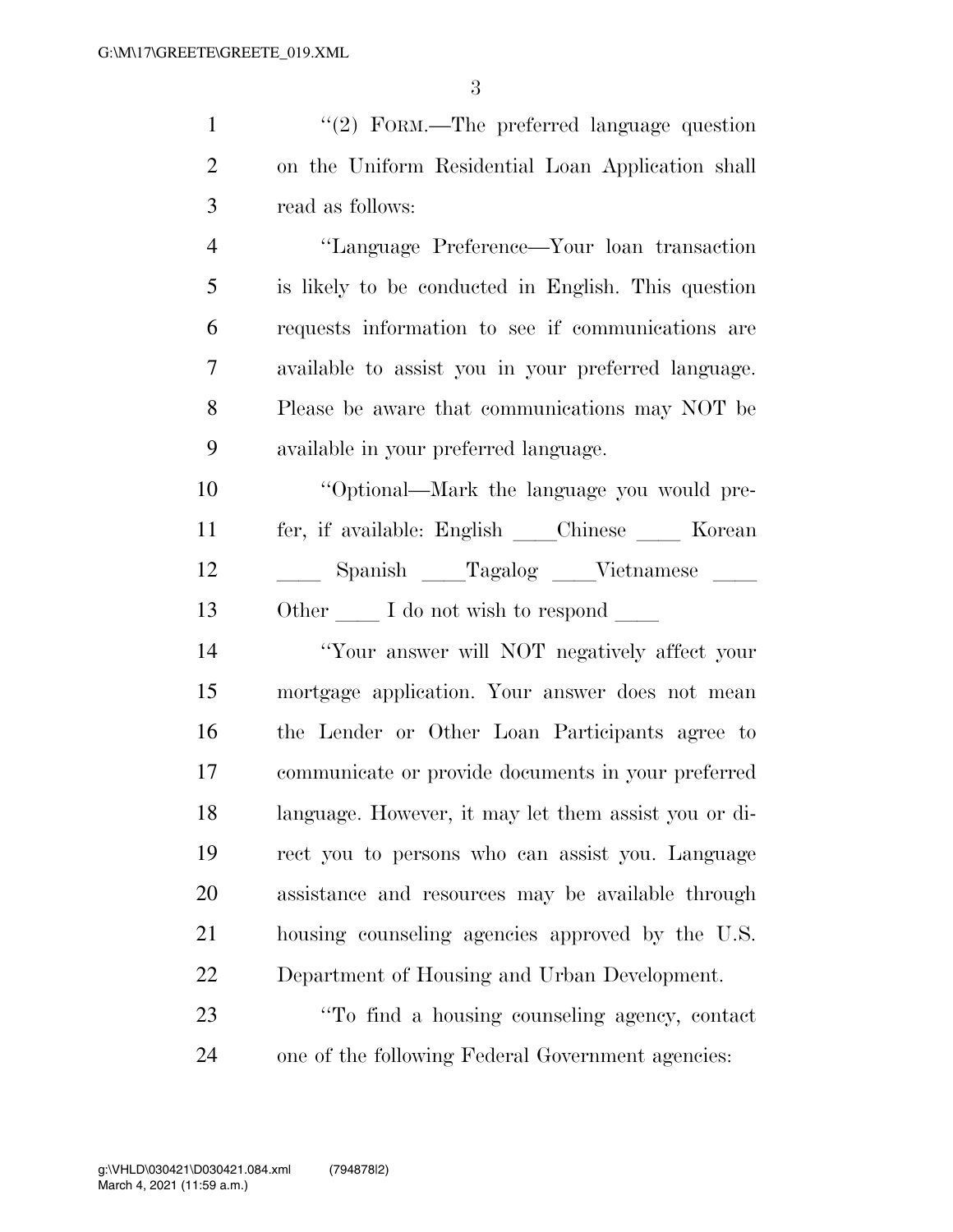| $\mathbf{1}$   | "U.S. Department of Housing and Urban De-                 |
|----------------|-----------------------------------------------------------|
| $\mathbf{2}$   | $(HUD)$ at<br>(800)<br>569-4287<br>velopment<br><b>or</b> |
| 3              | www.hud.gov/counseling.                                   |
| $\overline{4}$ | "Consumer Financial Protection<br>Bureau                  |
| 5              | (CFPB)<br>(855)<br>$at$ at<br>411-2372<br><b>or</b>       |
| 6              | www.consumerfinance.gov/find-ahousing-counselor.          |
| $\tau$         | "(3) RESPONSE DATA.—Any response of a bor-                |
| 8              | rower to the preferred language question shall be re-     |
| 9              | corded by the mortgage originator of the borrower         |
| 10             | and such mortgage originator shall transfer the           |
| 11             | record of such response to any person who purchases       |
| 12             | or services the mortgage of the borrower.                 |
| 13             | "(c) HOUSING COUNSELING AND EDUCATION DATA                |
| 14             | FIELDS.-                                                  |
| 15             | INCLUSION; RESPONSE.—The housing<br>``(1)                 |
| 16             | counseling and education data fields shall be in-         |
| 17             | cluded in the form in which they were presented for       |
| 18             | inclusion on the Uniform Residential Loan Applica-        |
| 19             | tion by the Federal Housing Finance Agency on Oc-         |
| <b>20</b>      | tober 20, 2017, as set forth in paragraph $(2)$ . Re-     |
| 21             | sponse to the housing counseling and education data       |
| 22             | fields shall be optional for the borrower.                |
| 23             | $\lq(2)$ FORM.— The housing counseling and edu-           |
| 24             | cation data fields of the Uniform Residential Loan        |

Application shall read as follows: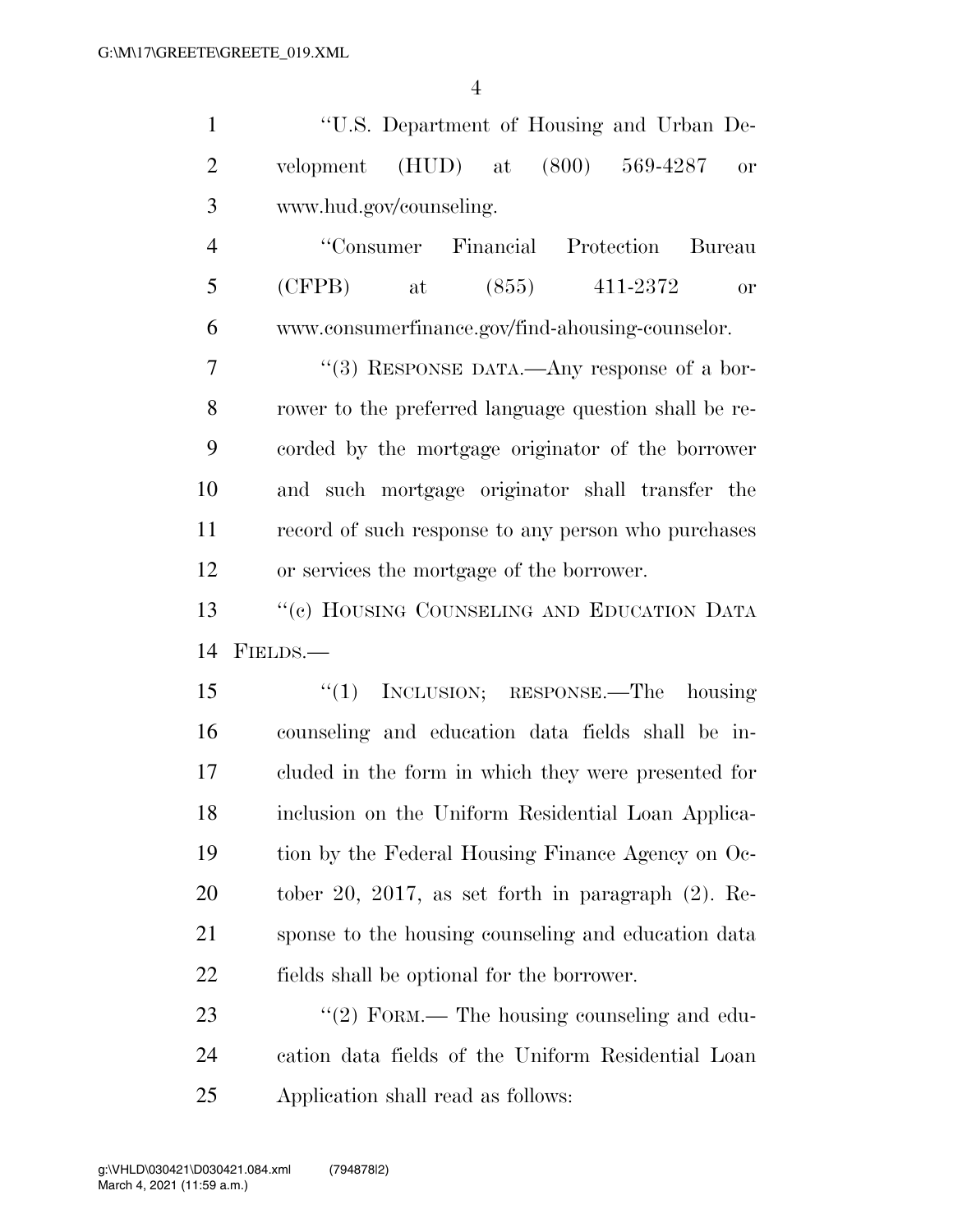| $\mathbf{1}$   | "Homeownership Education and Counseling"              |
|----------------|-------------------------------------------------------|
| $\overline{2}$ | Housing: Counseling and homeownership education       |
| 3              | programs are offered by independent third parties to  |
| $\overline{4}$ | help Borrowers understand the rights and respon-      |
| 5              | sibilities of homeownership. A list of HUD-approved   |
| 6              | housing counseling agencies can be found at:          |
| 7              | "www.hud.gov/counseling<br><b>or</b>                  |
| 8              | www.consumerfinance.gov/find-a-housing-counselor/     |
| 9              | "Has the Borrower(s) completed homeowner-             |
| 10             | ship education (group or web-based classes) within    |
| 11             | the last 12 months? NO ________ YES _______           |
| 12             | "If YES: (1) What format was it in? (Check            |
| 13             | the most recent):                                     |
| 14             | " _ Attended Workshop in Person.                      |
| 15             | $\lq\lq$ Completed Web-Based Workshop.                |
| 16             | $\lq(2)$ Provide the name and identification num-     |
| 17             | ber $(ID#)$ of the HUD-approved Housing Coun-         |
| 18             | seling Agency who conducted it:                       |
| 19             | "(3) Date of Completion: [mm]/[yyyy]                  |
| 20             | "Borrower Name:                                       |
| 21             | "Has the Borrower (s) completed housing coun-         |
| 22             | seling (customized counselor-to-client services) with |
| 23             |                                                       |
| 24             | " If YES: (1) What format was it in? (Check           |
| 25             | the most recent):                                     |